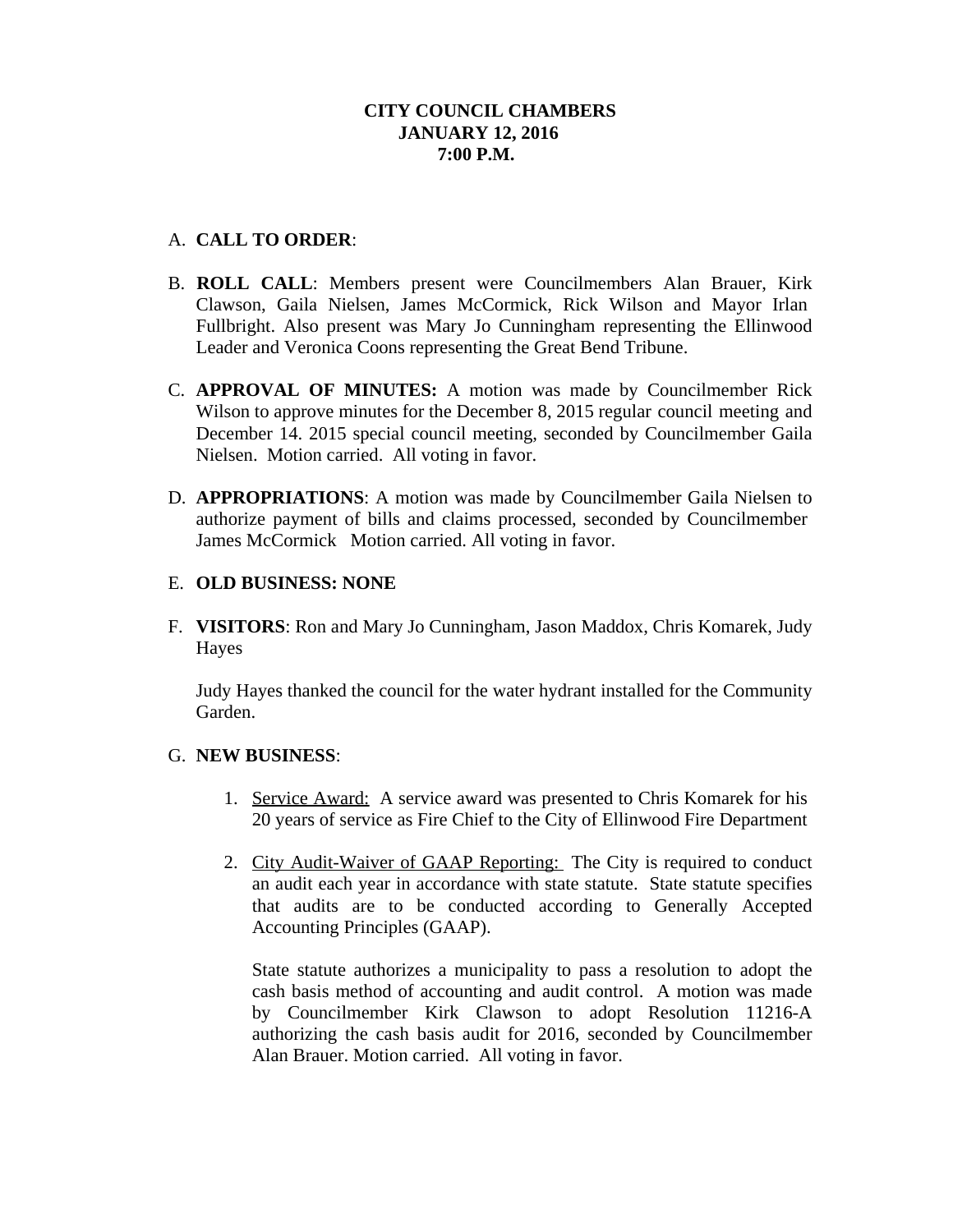# **CITY COUNCIL CHAMBERS JANUARY 12, 2016 7:00 P.M.**

3. Resolution of Support for MACO Development Co., LLC: Jason Maddox, a representative from MACO Development Co., LLC was present to explain the company's plans to acquire and rehabilitate the Ellinwood Heights Apartments subject to securing financing. Presented to council was Resolution 11216-B a Resolution of Support for MACO Development Co., LLC in regard to their plans to acquire and rehabilitate the Ellinwood Heights Apartments located on South Bismark Avenue.

Also presented to council was a Referral Agreement between the Ellinwood Heights Apartments and the City of Ellinwood which states that city employees will assist in referring potential renters to Ellinwood Heights apartments.

A motion was made by Councilmember Alan Brauer to adopt Resolution 11216-B, seconded by Councilmember Kirk Clawson. Motion carried. All voting in favor.

A motion was made by Councilmember Gaila Nielsen to accept the Referral Agreement, seconded by Councilmember Alan Brauer. Motion carried. All voting in favor.

4. Resolution to Adopt Barton County Mitigation Plan: Presented to council was Resolution 11216-C, a resolution adopting the South Kansas (Homeland Security Region E) Multi-Hazard, Multi-Jurisdictional Mitigation Plan. The City must have an adopted mitigation plan to qualify for disaster aid from FEMA.

A motion was made by Councilmember Rick Wilson to adopt Resolution 11216-C, seconded by Councilmember Gaila Nielsen. Motion carried. All voting in favor.

5. Ordinance to Change City Election Cycles: Presented to council was Charter Ordinance No. 8, an ordinance changing the City's election cycle. A new law was passed during the 2015 Kansas legislative session which requires all elections for city offices to be held in November, instead of April.

A motion was made by Councilmember James McCormick to adopt Charter Ordinance No. 8, seconded by Councilmember Kirk Clawson. Motion carried. Councilmembers, Alan Brauer, Kirk Clawson, James McCormick and Rick Wilson voting yea and Councilmember Gaila Nielsen voting nay.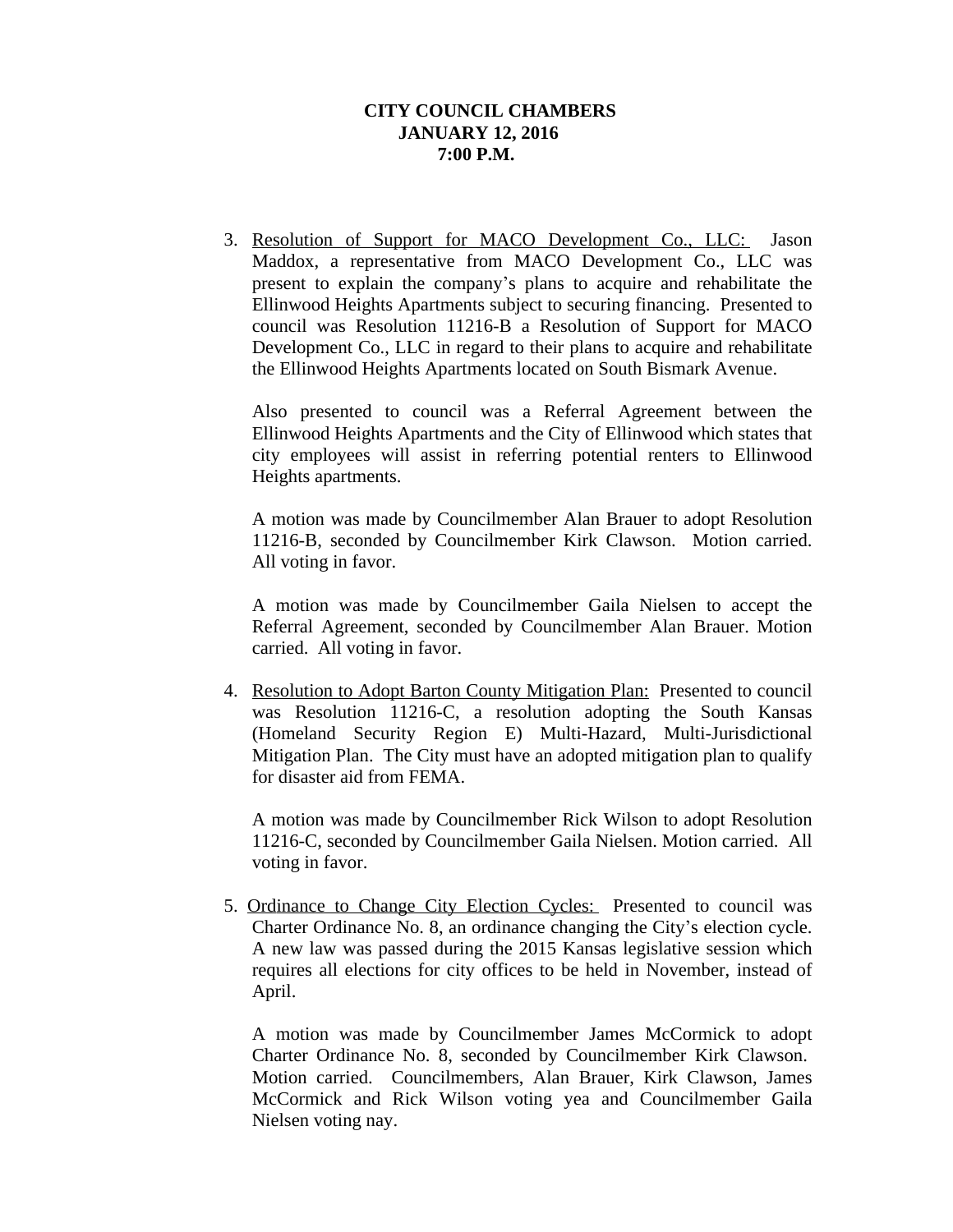# **CITY COUNCIL CHAMBERS JANUARY 12, 2016 7:00 P.M.**

5. Executive Session: An executive session is requested for the discussion of matters related to attorney-client privilege, with Robert Peter, city attorney present. A motion was made by Councilmember Alan Brauer to adjourn into executive session for ten (10) minutes for discussion of matters subject to attorney-client privilege, with Robert Peter, city attorney and Kim Schartz, city clerk present and that the council meeting will reconvene in the council chambers, seconded by Councilmember Gaila Nielsen. Motion carried. All voting in favor. The governing body recessed into executive session at 7:40 p.m.

Meeting reconvened into regular session at 7:50 p.m. No action taken.

# **REPORTS**:

- 1. Municipal Court Report: Presented to Council was the Municipal Court Report for December, 2015.
- 2. Utilities Production Report: Presented to Council was the Utilities Production Report.
- 3. Staff Reports:
	- a) Staff reported the Kansas Gas Service project of moving residential gas meters has been completed. The H&B Communications cable work is primarily done, except for the area affected by the KDOT project. Staff reported that city staff will be working on the alleys this spring.
	- b) Staff reported the deadline for filing for council is January 26<sup>th</sup> at noon.
	- c) Staff reported the 2009 Crown Victoria police vehicle and a pickup utility bed have been sold on Purple Wave. The City will be receiving \$1750 for the police car and \$400 for the utility bed.
	- d) Staff reported Tim Welch will no longer be leasing the office at the airport.
	- e) Staff reported a contractor has not yet been hired for the scout cabin roof. Staff will be working to come up with a plan for repairing the roof.
	- f) Staff reported the "KMU Day at the Capitol" is January 19<sup>th</sup> if anyone is interested in attending.